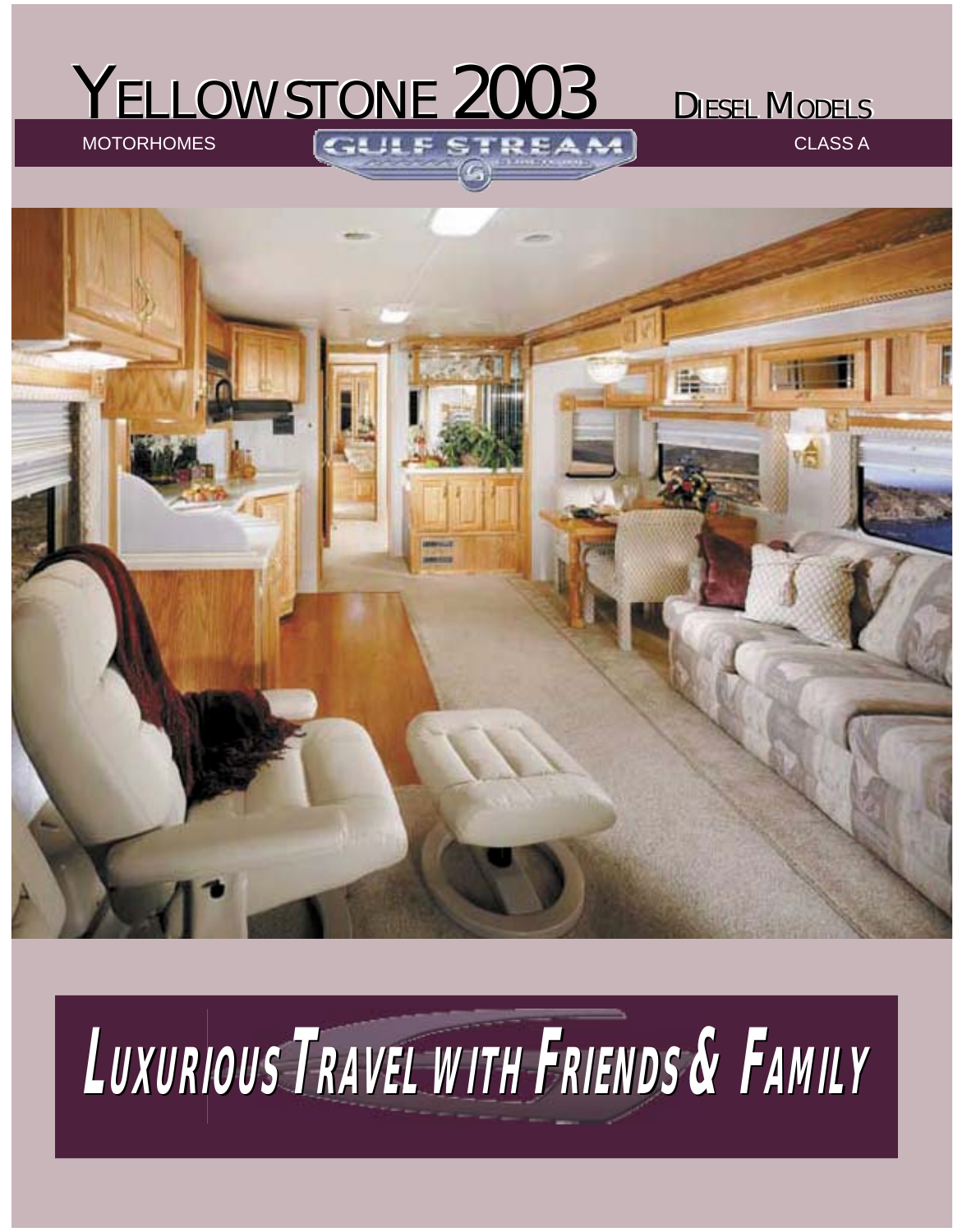*SPACIOUS PACIOUS LIVING IVING ROOM OOM • MODEL ODEL 8408*

# $L$ **UXURIOUS** TRAVEL

#### **Spacious Living Accomodations...**

Gulf Stream has partnered with Flexsteel® to bring you the highest level of quality and durability in our residential style furniture.

In our endeavor to be the very best... We have designed some of the largest kitchens in the industry. This includes the most elegant "top-of-the-line" Corian® countertops with fully intergrated sink and range covers to increase usuable space.

All hardwood flooring makes this awesome kitchen feel like home.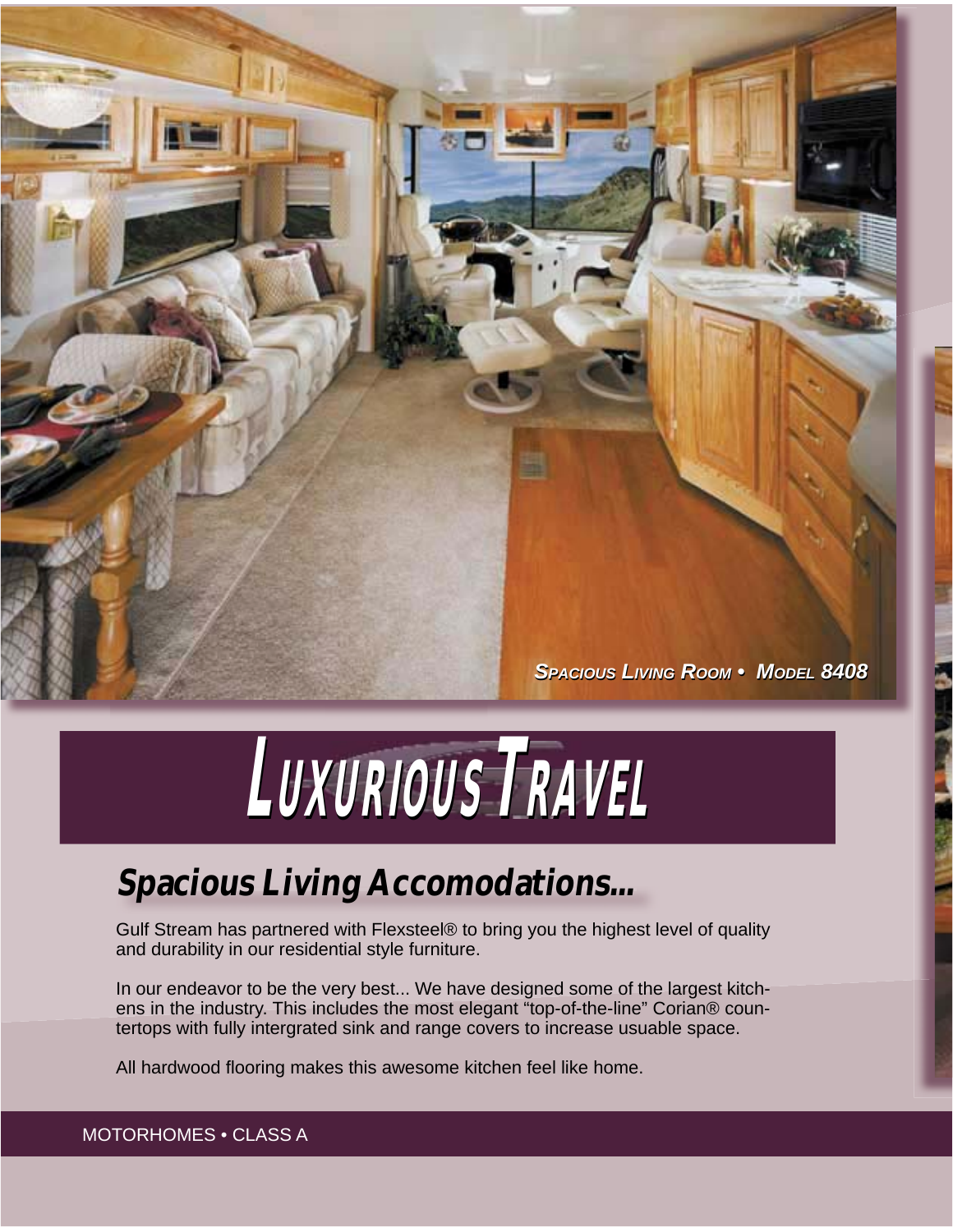#### **Elegant Interior Appointments...**

Gulf Stream offers a comprehensive list of interior appointments, not offered by other manufacturers. What was once available in only "high-end" motorhomes is now available in all classes of Gulf Stream products. This is easily seen by our "Brass & Glass" interior accents, that has raised the standard of light fixtures and mirrors for all motorhomes.

The *Yellowstone* Class A Motorhomes feature four distinctive floorplans. These creatively designed models are sure to meet the needs of your family.



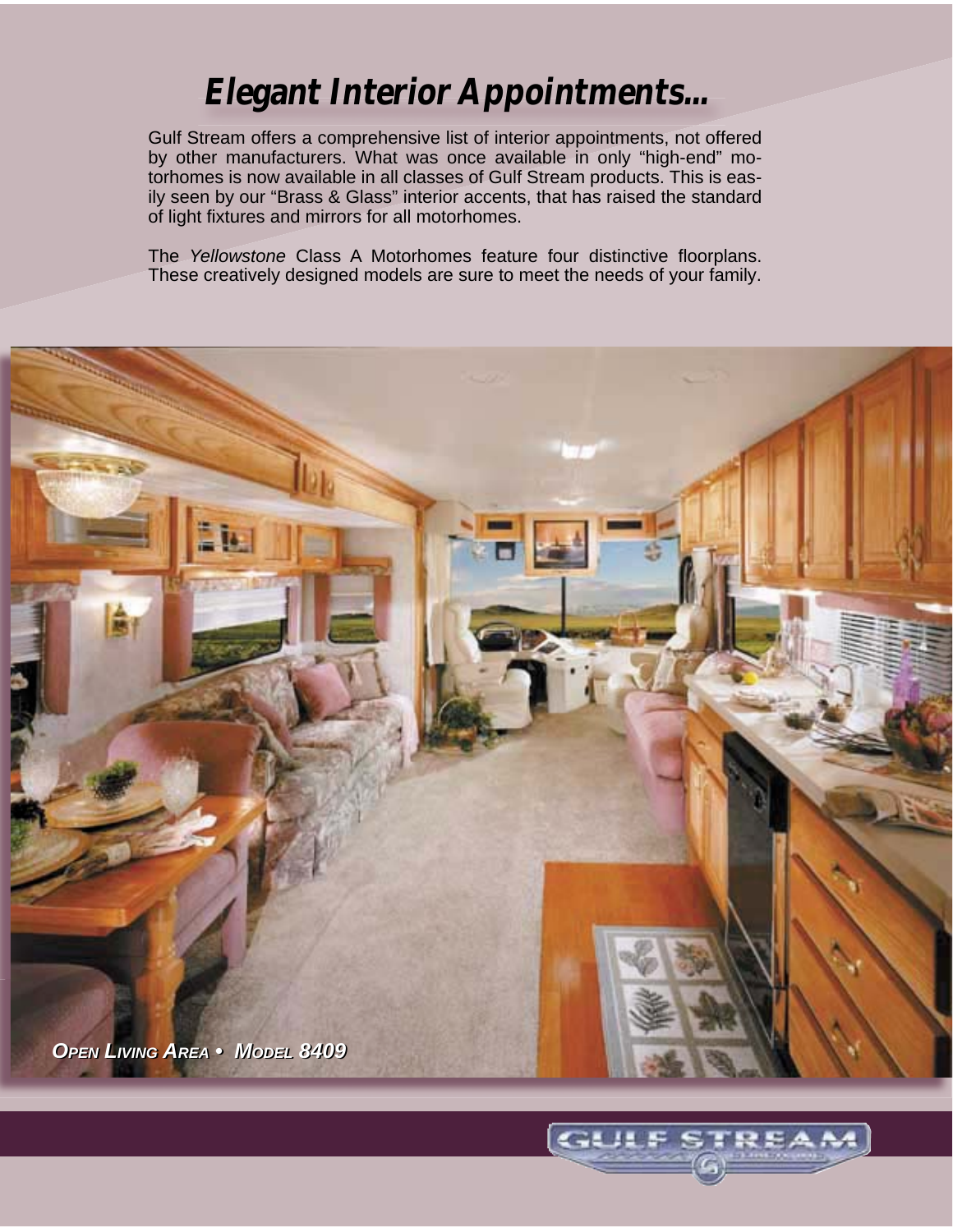

#### **Hardwood Cabinets...**

Our residential style cabinets are constructed with solid hardwood stiles and doors. This brings both structural integrity and beauty to your living environment.

#### **Durable Construction...**

The most durable construction begins with a seamless fiberglass roof, vacuum bond laminated sidewalls to give your home the very best rigidity as well as increased insulating value.

There is plenty of exterior storage room for your travel needs. The *Yellowstone's* sub-floor features steel construction with a combination of tubular steel and strong steel trusses. The basement storage compartments are formed of galvanized steel for superior strength and durability. Most of them are carpeted to protect your belongings and lighted for easy loading and unloading at night.

### $COMFORTABLE$  TRAVEL WI



*DELUXE ELUXE FULL ULL EXTERIOR XTERIOR PAINT AINT*



MOTORHOMES • CLASS A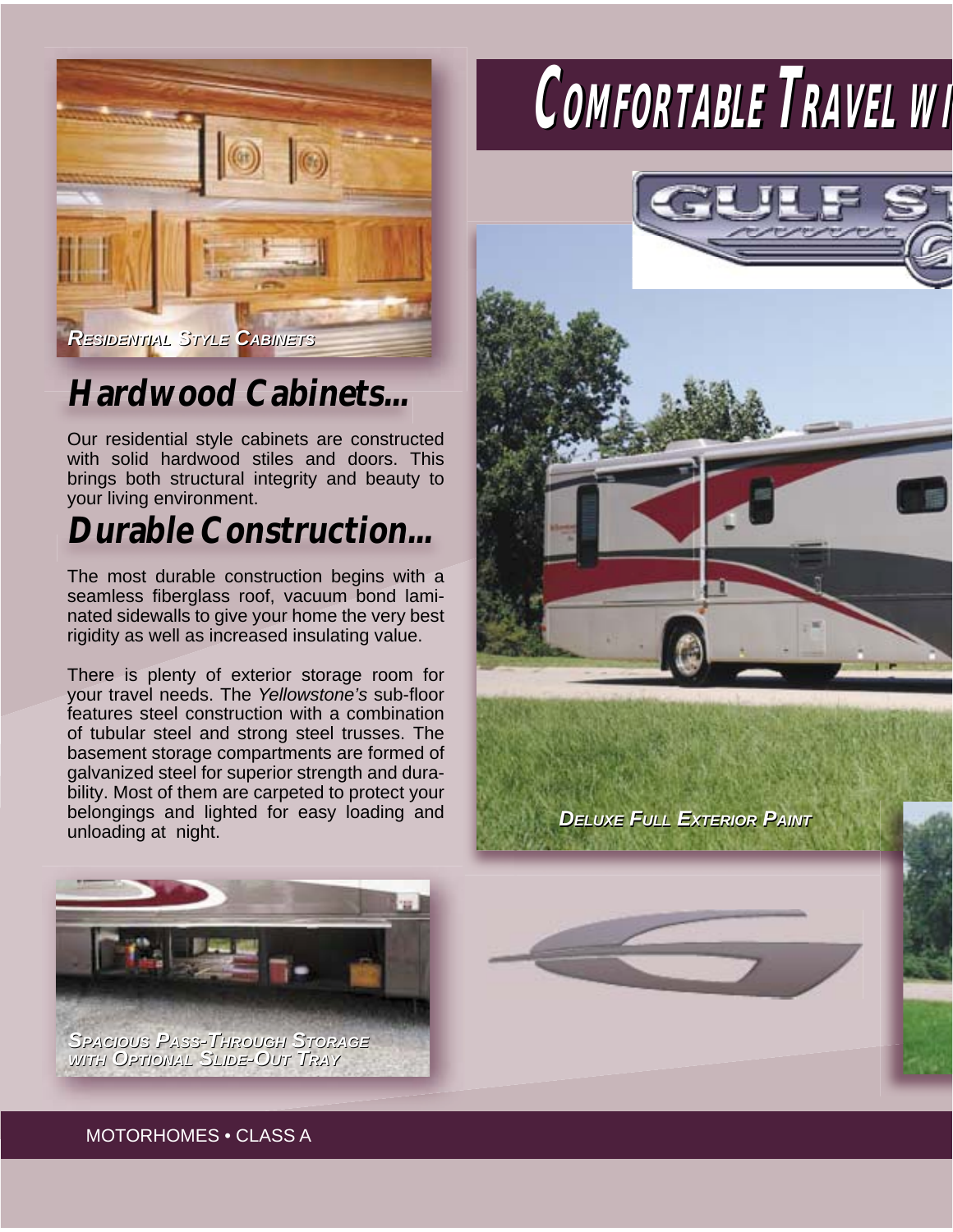## **WWITHITH FRIENDS RIENDS & FAMILY AMILY**





#### **Driver Comfort...**

The cockpit is ergonomically designed to bring the controls to your fingertips. Large easy to read gauges and luxurious seating will make your driving time more comfortable.

#### **Panoramic View...**

The *Yellowstone* provides you a pleasant driving experience. While traveling, you will enjoy the spacious panoramic view as you scan the countryside through the large open windshield.

#### **Advanced Water System...**

Our advanced water manifold system provides a main distribution point for all water system hook-ups. This includes appliances and shutoff valves, thereby minimizing potentially leaky fittings. The quick-response design also helps conserve water (40' only).



I CH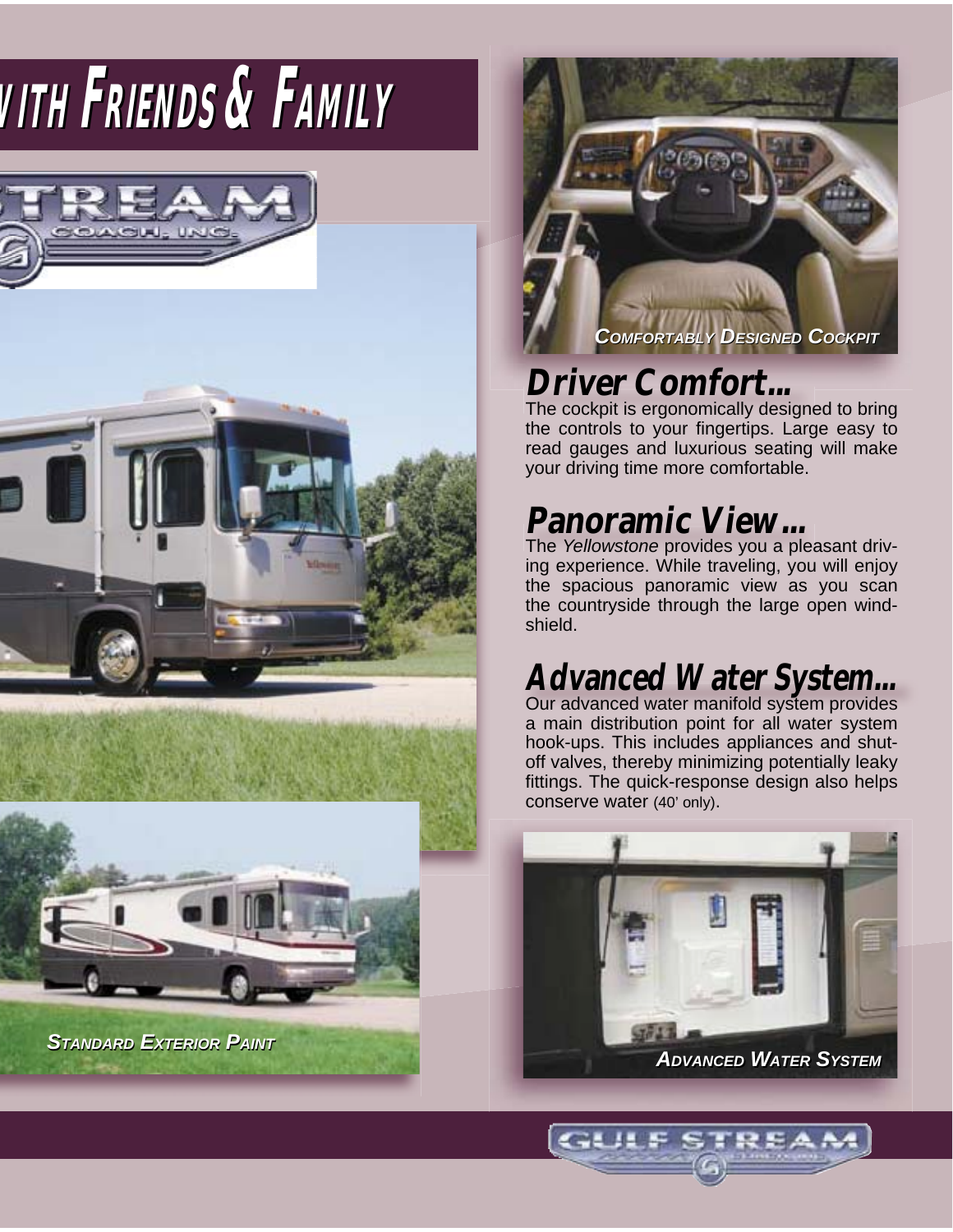



#### **Masterful Bedrooms...**

After a long days travel... retiring into your bedroom may be just what you need to do.

Enjoy the privacy and warm comfort as you lay down into your queen-size bed with a full entertainment center to help you relax.

When you need that quiet place to finish up some of that office work, settle down at the computer desk and have plenty of space to lay out all that paperwork.

The all new sitting area makes your suite usable all day.

MOTORHOMES • CLASS A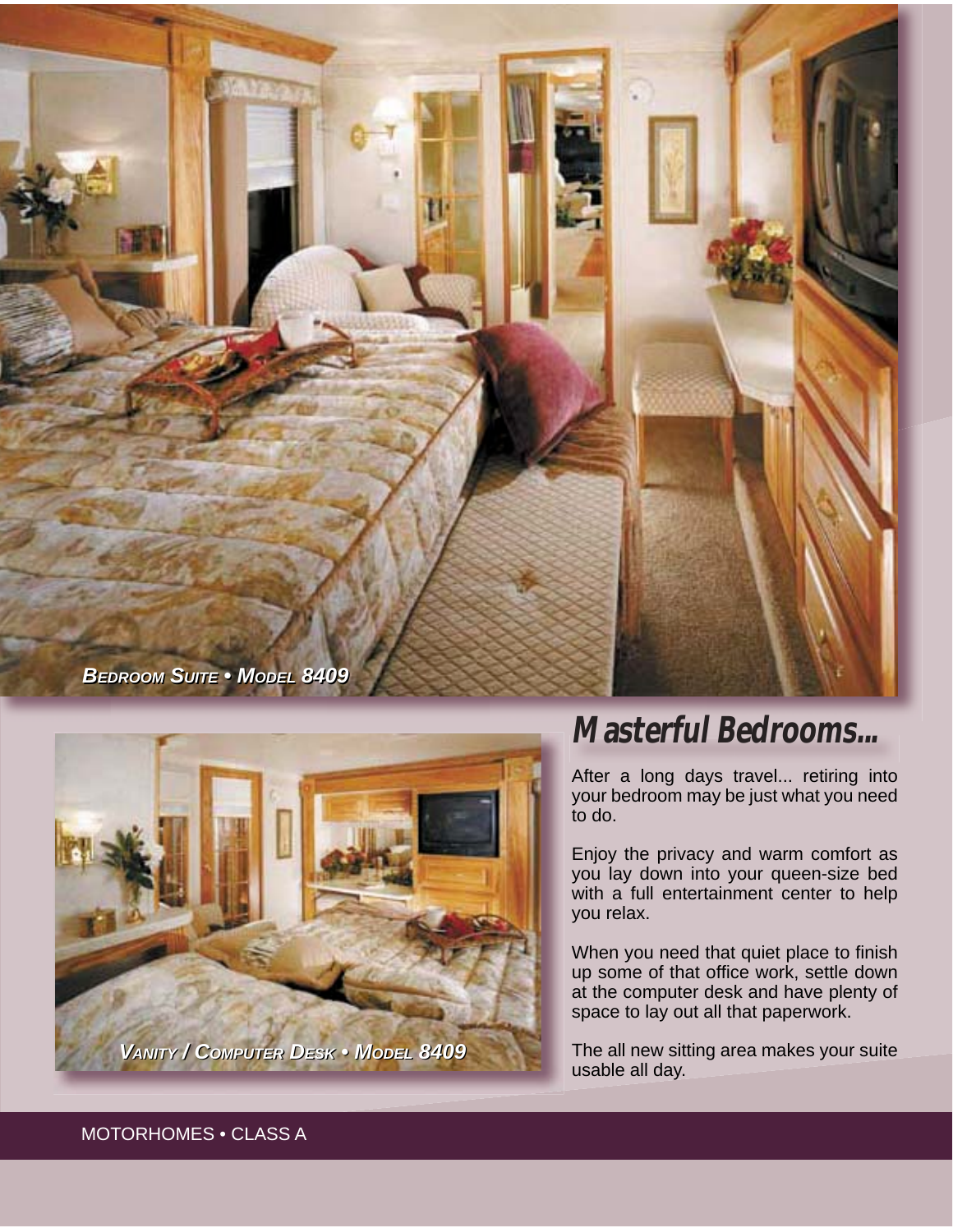







#### **Luxurious Bath Areas...**

The full-size "French Doors" truly add to the elegant residential feel to the *Yellowstone*. They provide an openness to the bath as well as adding privacy to the bedroom when desired.

The ceramic tile flooring makes cleaning easy. The full-size one piece shower makes bathing just like being at home. You will have confidence in the longevity of your residential ceramic commode.

l cal